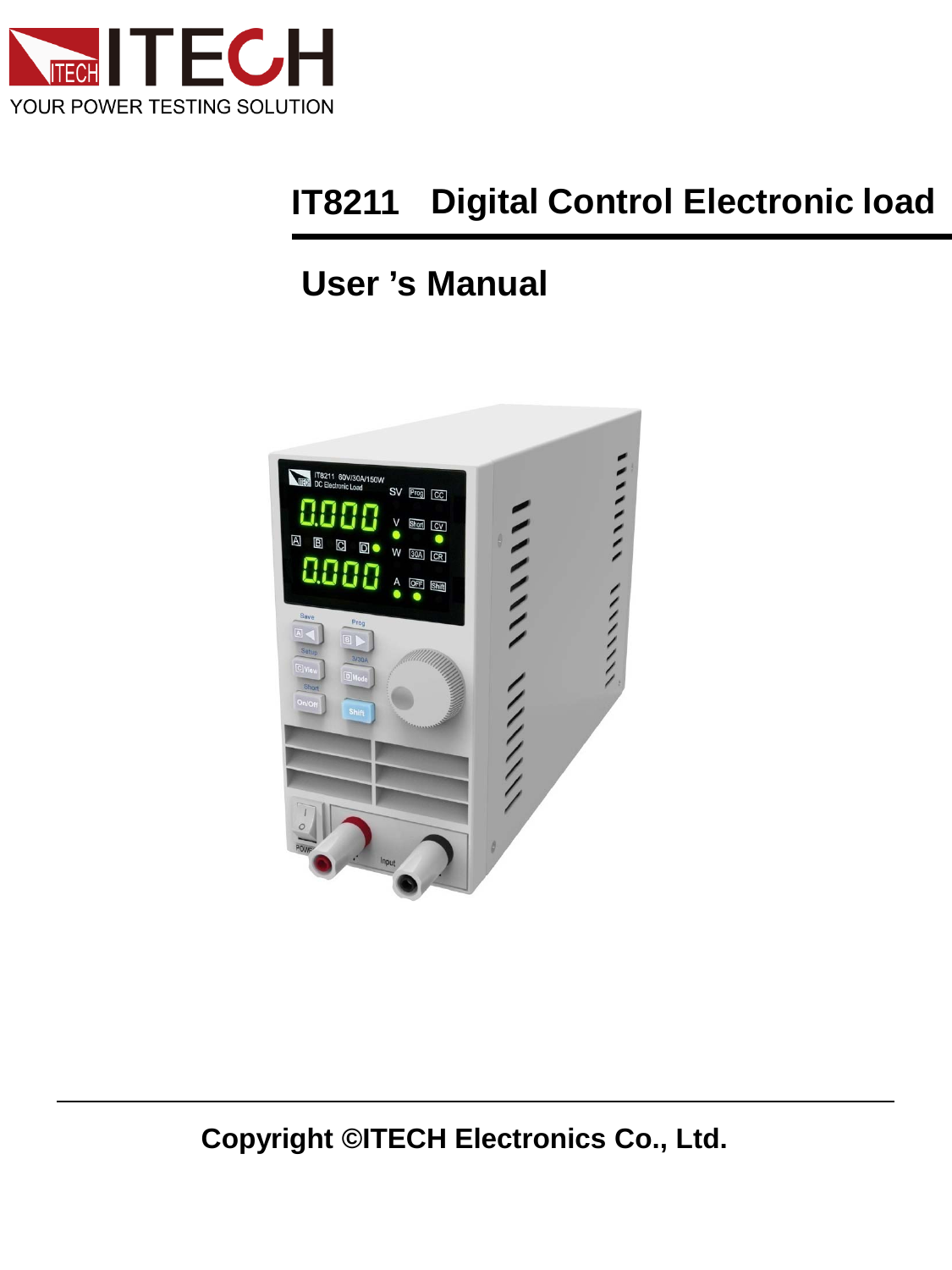# **WARNING**

## **Safety Regulations**

**To avoid electrical shock, do not open the cabinet. Refer only to qualified personnel for service.**

**To avoid injuries, always disconnect power, discharge circuits, and remove external voltage sources before touching components.** 

**KEEP AWAY FROM LIVE CIRCUITS.**

**We cannot accept responsibility for any direct or indirect financial damage or loss of profit that might occur when using the electronic load.**

**The instrument chassis and cover must be connected to an electrical ground.**

## **Certification**

**We certify that this product met its published specifications at time of shipment from the factory.**

## **Notice**

**The information contained in this document is subject to change without notice.**

## **Warranty**

**This hardware product is warranted against defects in material and workmanship for a period of ONE year from date of delivery. IT8211 Electronic load for use with a hardware product and when properly installed on that hardware product, are warranted not to fail to execute their programming instructions due to defects in material and workmanship for a period of 90 days from date of delivery. During the warranty period our company will either repair or replace products which proved to be defective. Our company does not warranty that the operation for the software firmware or hardware shall be uninterrupted or error free. For warranty service, with the exception of warranty options, this product must be returned to a service facility designated by our company. Customer shall prepay shipping charges by (and shall pay all duty and taxes) for products returned to our place for warranty service. Our company shall pay for return of products to Customer.**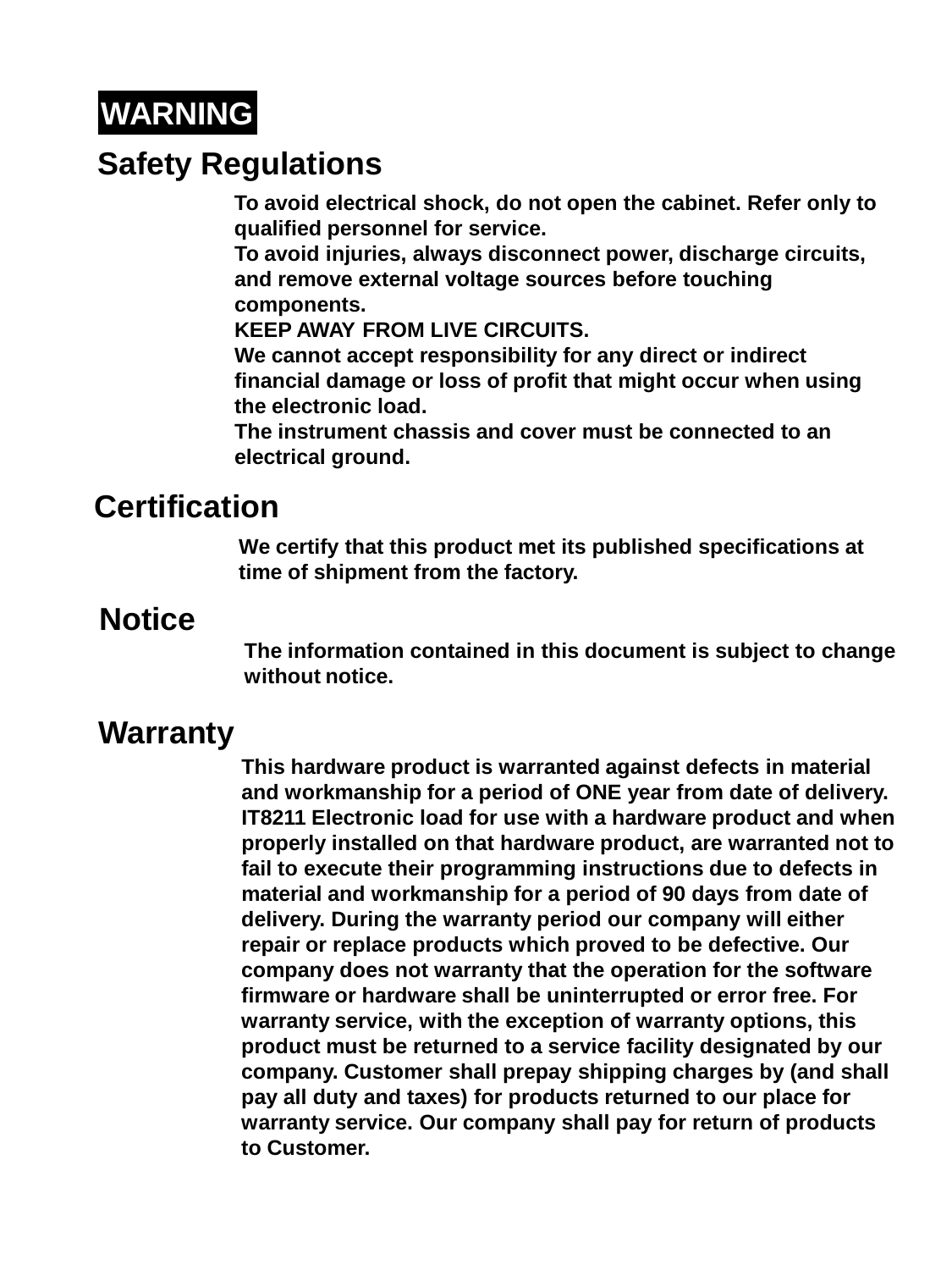# **Limitation of Warranty**

**The foregoing warranty shall not apply to defects resulting from improper or inadequate maintenance by the customer, customer-supplied software or interfacing, unauthorized modification or misuse, operation outside of the environmental specifications for the product, or improper site preparation and maintenance.**

## **Compliance Statements**

**Disposal of Old Electrical & Electronic Equipment (Applicable in the European Union and other European countries with separate collection systems)**



**The ITECH products you have purchased is subject to Directive 2002/96/EC of the European Parliament and the Council of the European Union on waste electrical and electronic equipment (WEEE) , and in jurisdictions adopting that Directive, is marked as being put on the market after August 13, 2005, and should not be disposed of as unsorted municipal waste. Please utilize your local WEEE collection facilities in the disposition of this product and otherwise observe all applicable requirements.** 

# **Safety Symbols**



**Connect it to safety earth ground using the wire recommended in the user's manual.**



**High voltage danger**



**The symbol on an instrument indicates that the user should refer to the operating instructions located in the manual.**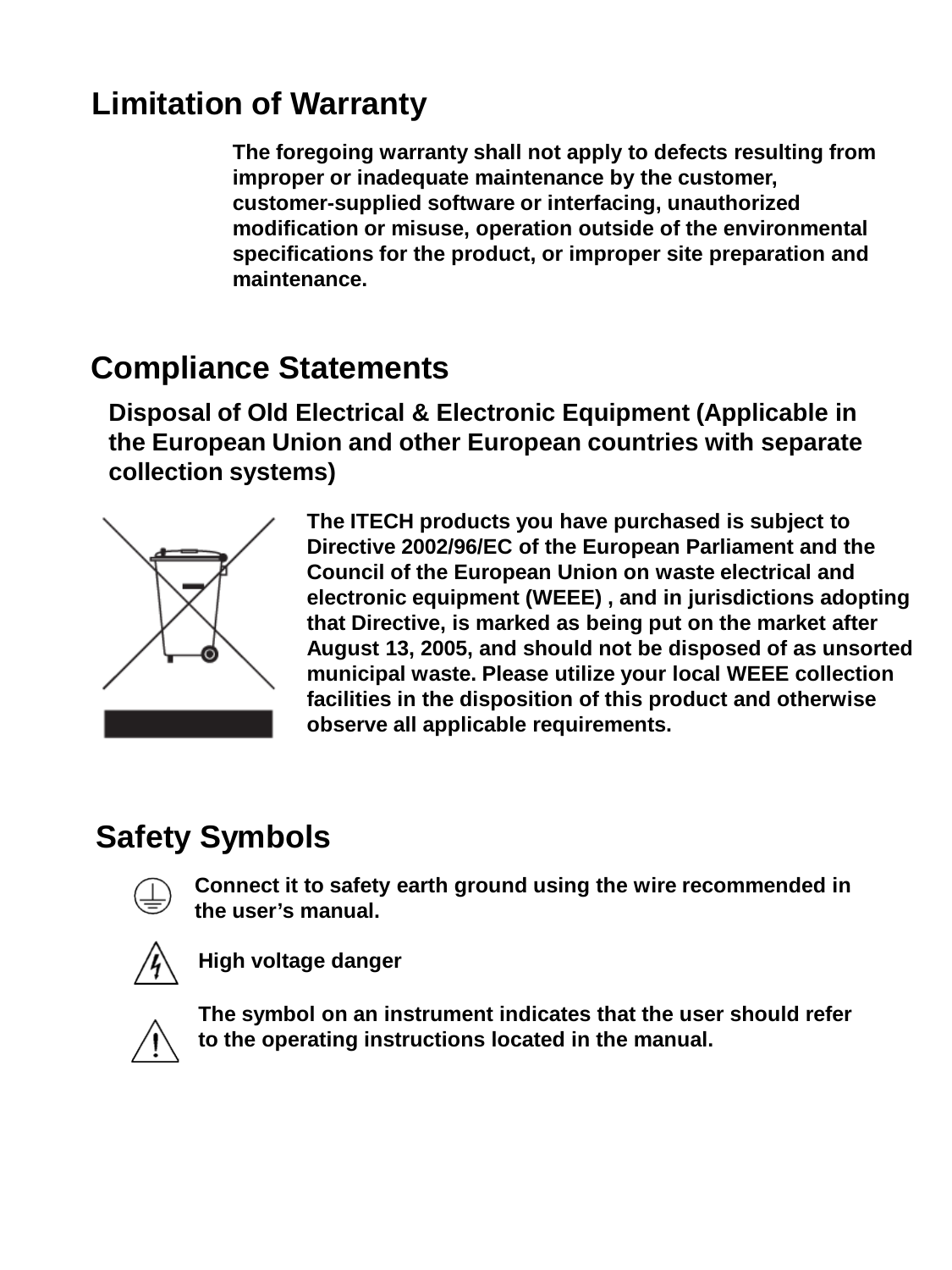# **About IT8211**

**IT8211 digital control electronic load (60V/30A/ 150W) High resolution and accuracy: 10mV/1mA, CV / CC/ CR work mode, short-test function, friendly interface, storage for 4\*100 sets preset value. All these help you to achieve different complex test purpose easily**。

#### **CC work mode**



#### **CV work mode**



### **Attribute**

- Digital control electronic load
- Full range 10mV /1mA resolution
- **Nery small size**
- **Highlight LED display**
- Working mode: CC/CV/CR
- Very competitive price
- **Input on/off control**
- ■High reliability, OC/OV/OP/ protection
- ■Storage for 4\*40 sets preset value
- Easily operated
- **Programmable LIST mode: 25\*4 sets**

#### **CR work mode**

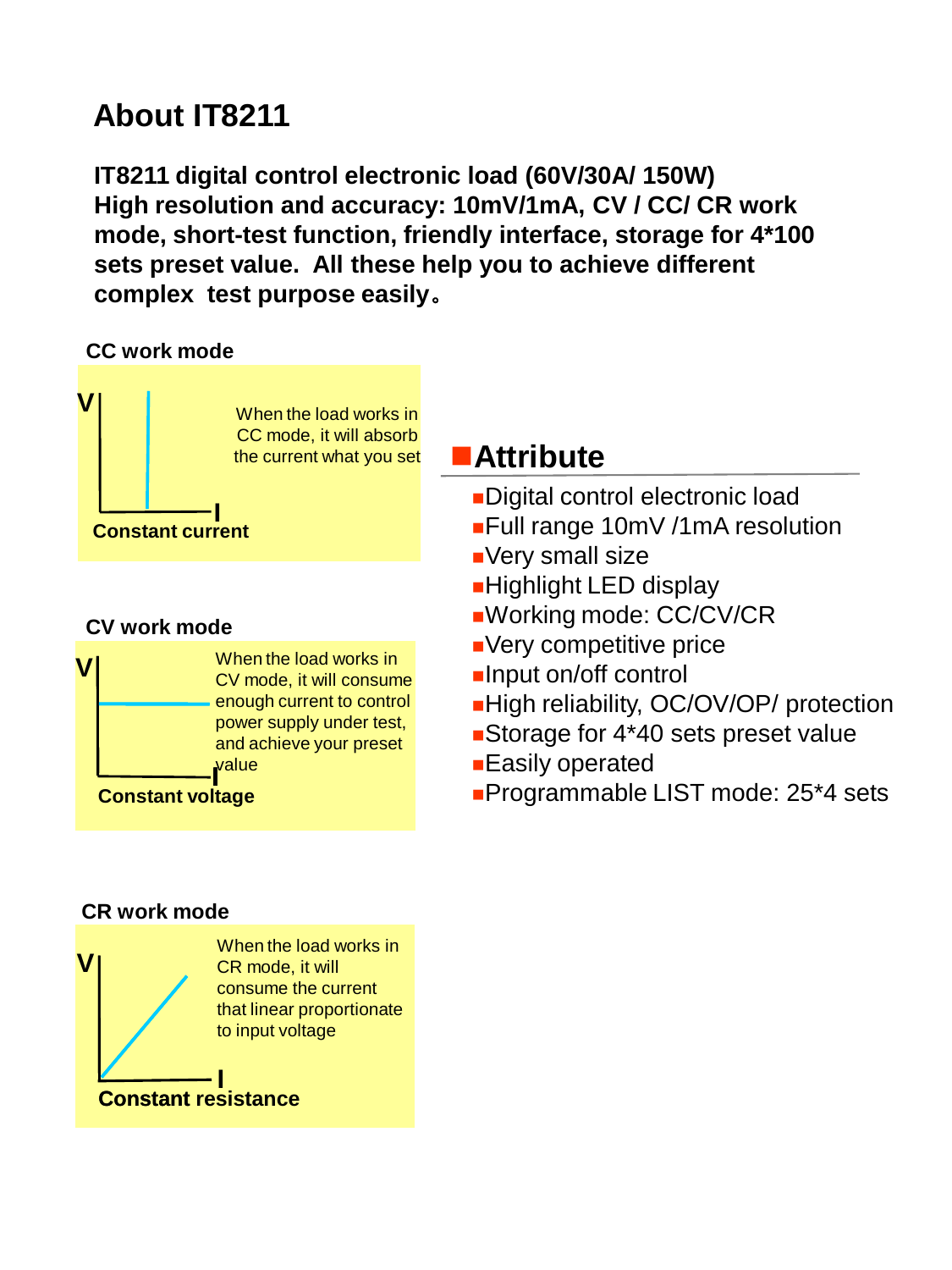## **Panel layout**

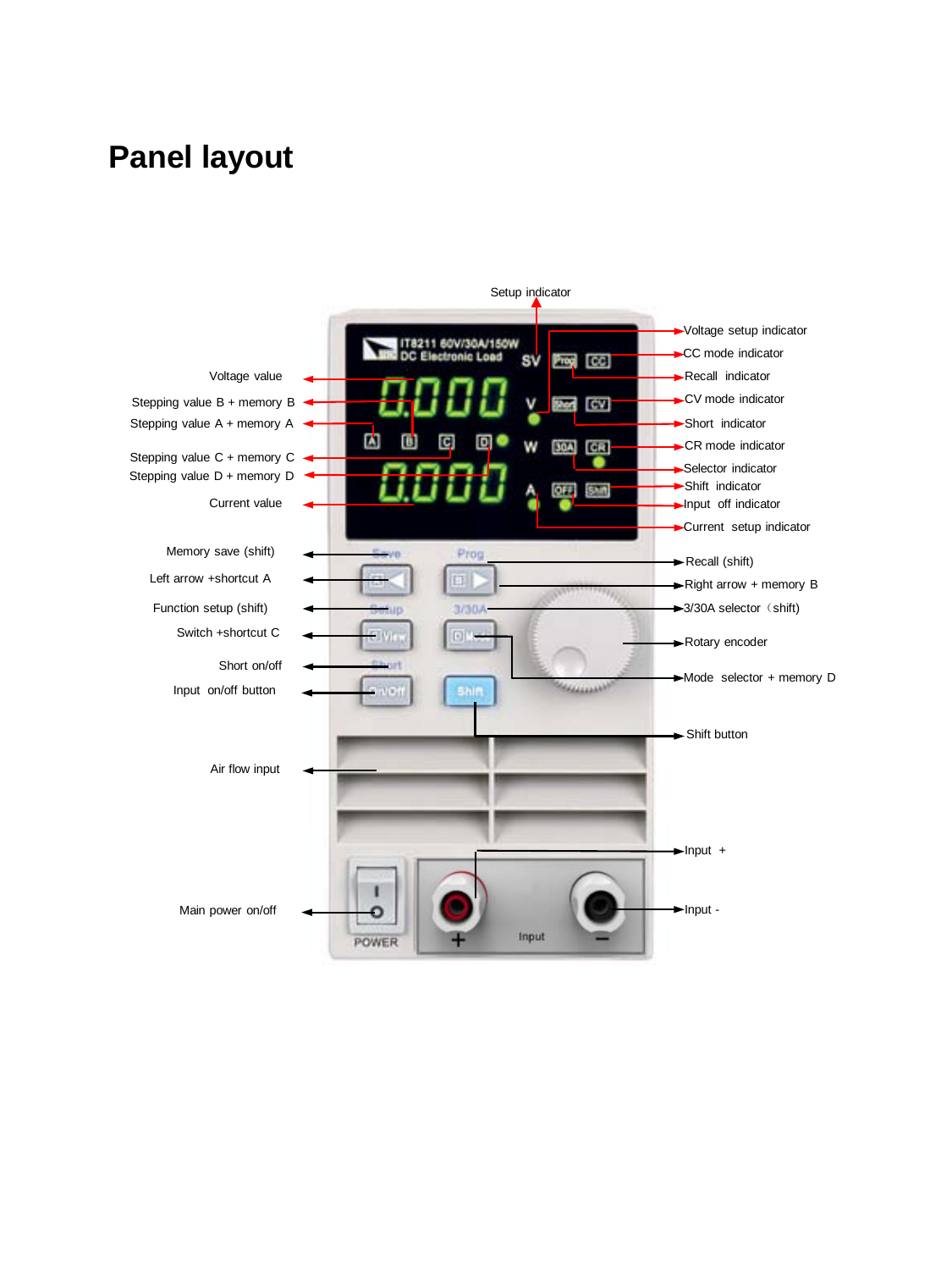## **Quick Start Check out**

This instrument is carefully inspected before shipment. Upon receipt, please inspect the instrument for damage that might occurred in transit, if any sign of damage, please contact the vendor.

Work voltage of load has two type: 110V AC or 220V AC. Please switch the correct line voltage accordance to the voltage in you area by toggle the switch on the rear panel

If the above 2 points are right, please power on the electronic load.

### **current set**

**Press D** Mode key to turn on the CC light, and now the load work in CC mode, you can set current value. **For example, press a** i **B**  $\blacktriangleright$  **B**  $\blacktriangleright$  **B**  $\blacktriangleright$  **B** move the cursor to the position  $\overline{A}$ , screw the knob o, the current value will rise or decline1A. After setting value, press **on/off** key to make load start to work.

### **Voltage set**

**Press <b>D** Mode key to turn on the CV light, and now the load work in CV mode, you can set voltage value. **For example, press <b>A B B B R B B** move the cursor to the position  $\boxplus$  ,screw the knob  $\oslash$ ,the voltage value will rise or decline1V. After setting value, press **on/off** key to make load start to work.



**Step cursor A**



**Step cursor B**

### **Resistance set**

**Press D** Mode key to turn on the CR light, and now the load work in CR mode, you can set resistance value. **For example, press**<sup>[A 12</sup>] **B** key, move the cursor to the position, screw the knob  $\circ$ , the voltage value will rise or decline. After setting value, press **on/off** key to make the load start to work.

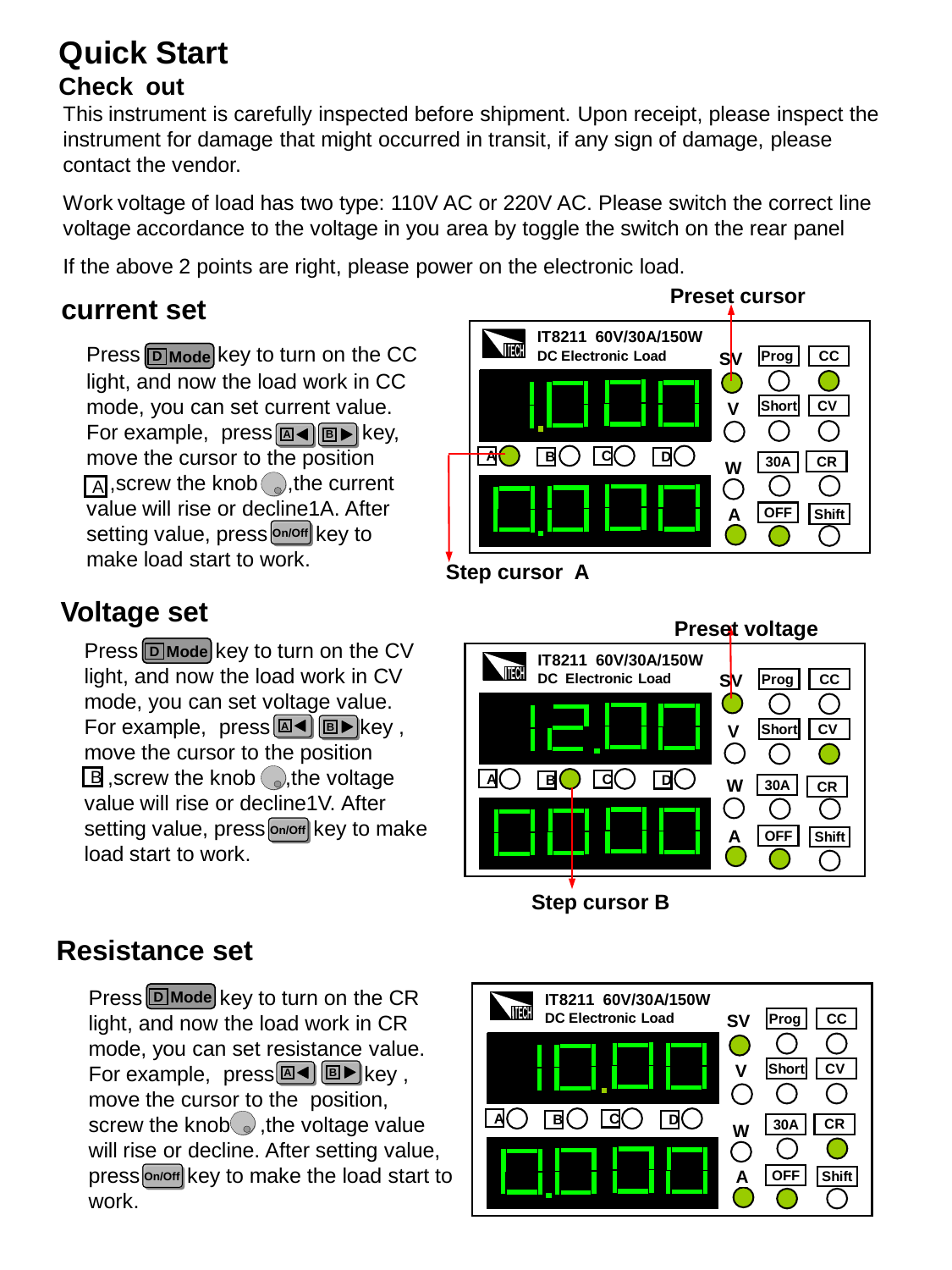## **Input on/off**

Press  $\lfloor$  On/Off key at the front panel to toggle the input on/off. Disable t the input (zero current) does not affect the programmed setting. The input will return to the previously programmed values when the input is enabled again.

### **view function**

The electronic load usually display the actual voltage and current value, and then press **<u>dview</u>** key ,the light will change V to SV, the load display the preset voltage, current or resistance value and the actual power, and press **d** view key, it will be back to show an actual value.

## **OCP function**

**Press Shift** key, and then press **C**View (Setup) key, OCP LED will be lit.

Use **E**<sup>I</sup> **B B** key and knob oto set OCP value.

### **NOTE**

The input of electronic load will be turned off automatically if the OCP value is less than the actual current value. Default OCP setting is 30A,

## **Real-time reveal (REL)**

After setting OCP, press Loview<sub>to enter</sub> the REL setting, use the knob  $\odot$  to select ON/OFF. ON means the REL function is turn on; OFF means the REL<sup>1</sup> function is turn off. Press *o***view** to confirm.

## **Key sound (BEEP)**

After setting REL, Press **l으**니to e<u>n</u>ter the BEEP setting. Use the knob  $\binom{1}{n}$ to turn the knob sound ON or OFF.







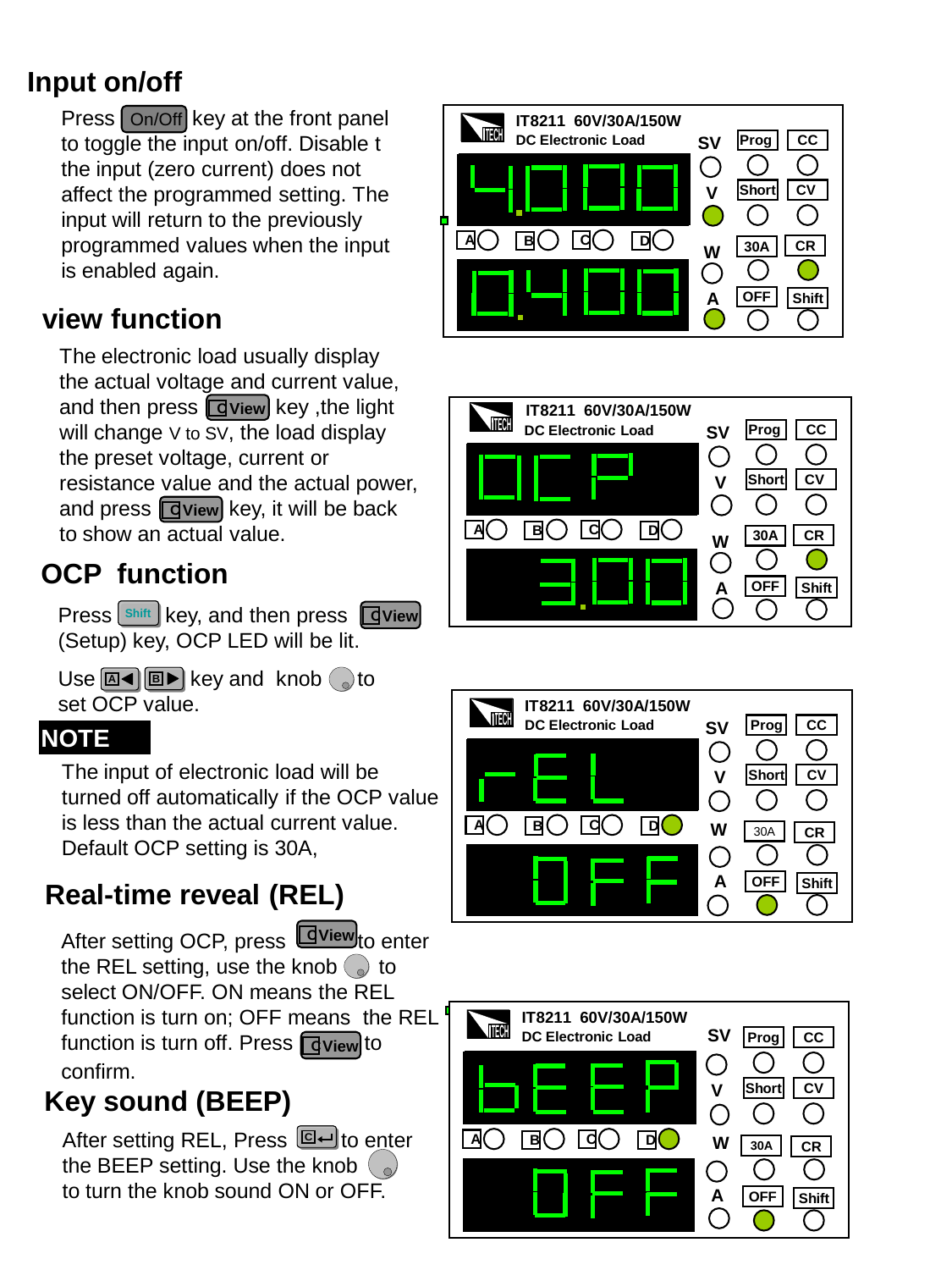### **Set address (ADD)**

After setting BEEP, Press**l回**ᅴ to enter the ADD setting, use the cursor  $\text{key}$  **B**  $\blacktriangleleft$  **B**  $\blacktriangleright$  and the knob $\binom{a}{b}$  to enter address to store settings. ADD range: 0~31, press **C**— to confirm.



### **Set group (GRP)**

After setting the OCP value, press **E** View to enter GRP setting, use the cursor key **<u>a</u>I** and the knob to select store group. There are 40 groups to be selected, each group can store 4 group current , voltage or resistance values. Press **C View** key to confirm and exit setup mode.



#### **Store Operation**

**After the voltage or current value has been set, press**  $\frac{\text{Shift}}{\text{shift}}$  **and**  $\frac{\text{M4}}{\text{dist}}$  **(Save) key, the**  $\overline{A}$  **B**  $\overline{C}$  D will wink together. Choose **<u>⊠</u> a** or **B >** or  $\overline{C}$  view or  $\overline{D}$  mode key to save the preset value.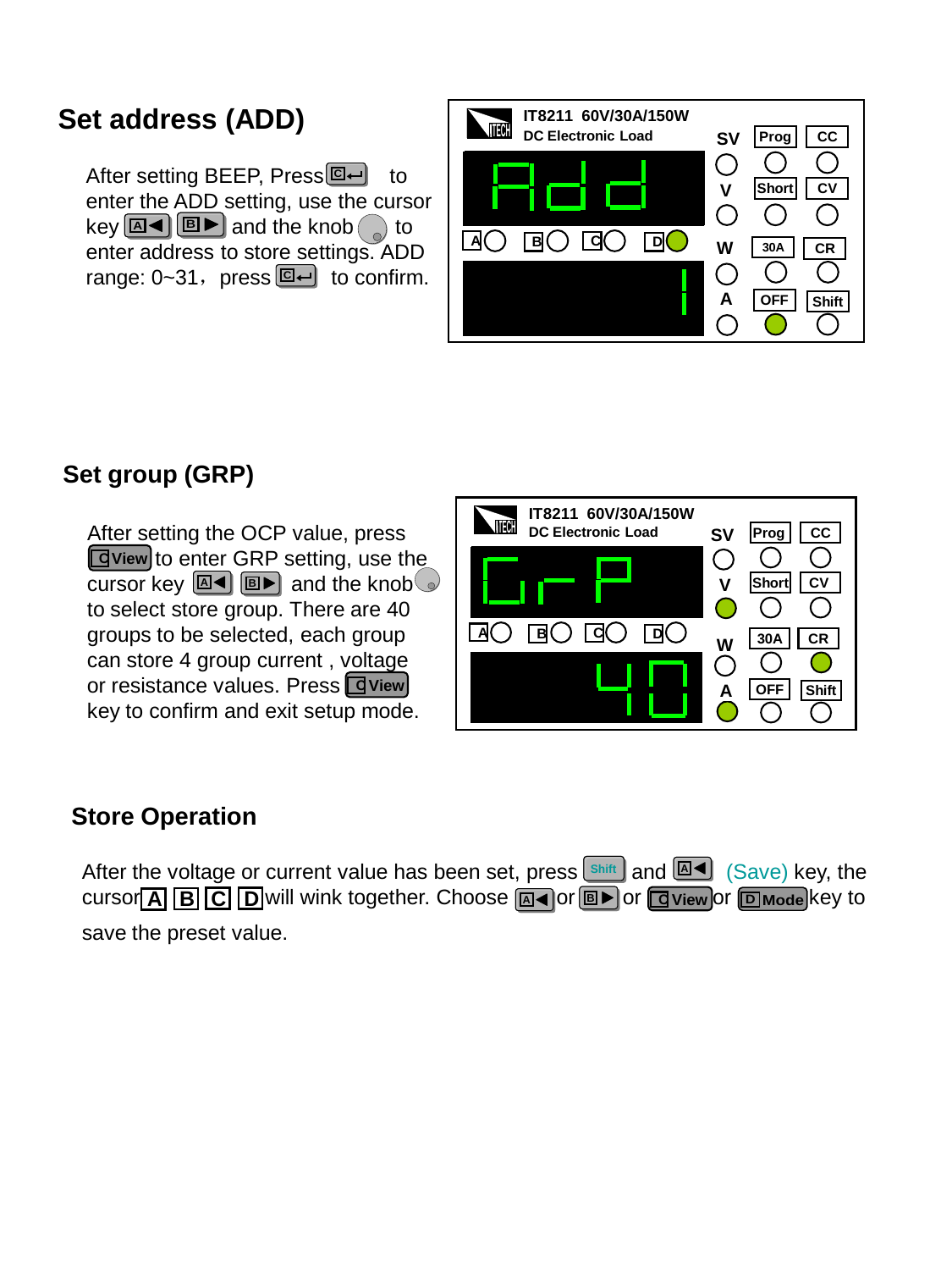#### **Recall Operation**

**Press**  $\frac{\text{Shift}}{\text{shift}}$  and  $\boxed{\text{B}}$  (Prog) key,  $\boxed{\text{Prog}}$  will be lighted up, that means you can recall the parameter from the store group. Chose <u>മ</u>േ $\bullet$  or @▶ or @View or @м‱ key to recall the parameter which has been saved.

When the electronic load is on recall operation, <u>ผ( В ) <mark>D</mark>View DMode</u> keys are disabled, they only can be used with shift key. If you want to exit recall function, please press shift and  $\boxed{\mathbf{B} \blacktriangleright}$  (Prog) key.

#### **Current range switch (3/30 A)**

**Press**  $\left[\text{Shift}\right]$  key, then press **D** Mode key,  $\left[\text{30A}\right]$  light will be lit, that means current in high range:30A ,you can set the current from 0 to 30A.

**Press**  $\left[\frac{\text{Shift}}{\text{Shift}}\right]$  key, then press  $\left[\text{DMode}\right]$  key,  $\left[\frac{30A}{100}$  light will be turned off. You can set the current from 0 to 3A .

current resolution in high current range is 10mA, current resolution in low current range is 1mA.

### **Short-circuit operation**

IT8211 loads can simulate a short circuit at its input by turning the load on with, full-scale current. The short circuit can be toggled on/off at the front panel using the **shift |+ on/off** Chort operation does not infect the operation setting current value, when short operation is in off state, load back to the original setting state. The actual value of the electronic short is dependent on the mode and current range that are active when the short is turned on. In CC,CW and CR mode, the max short-circuit current value is 1.2 time of the current range. In CV mode, short-circuit operation is same as the operation of setting CV to 0V.

#### **Check and reset the voltage ,current and resistance value**

The electronic load usually display the actual voltage and current value. If you want to check or reset the preset voltage, current and resistance value, screw Knob ( a) or press **a** i or **B**  $\blacktriangleright$  key, the bright will change V to SV. The preset on the LED will wink for 3 second. If not reset a value ,it will recover to show an actual value.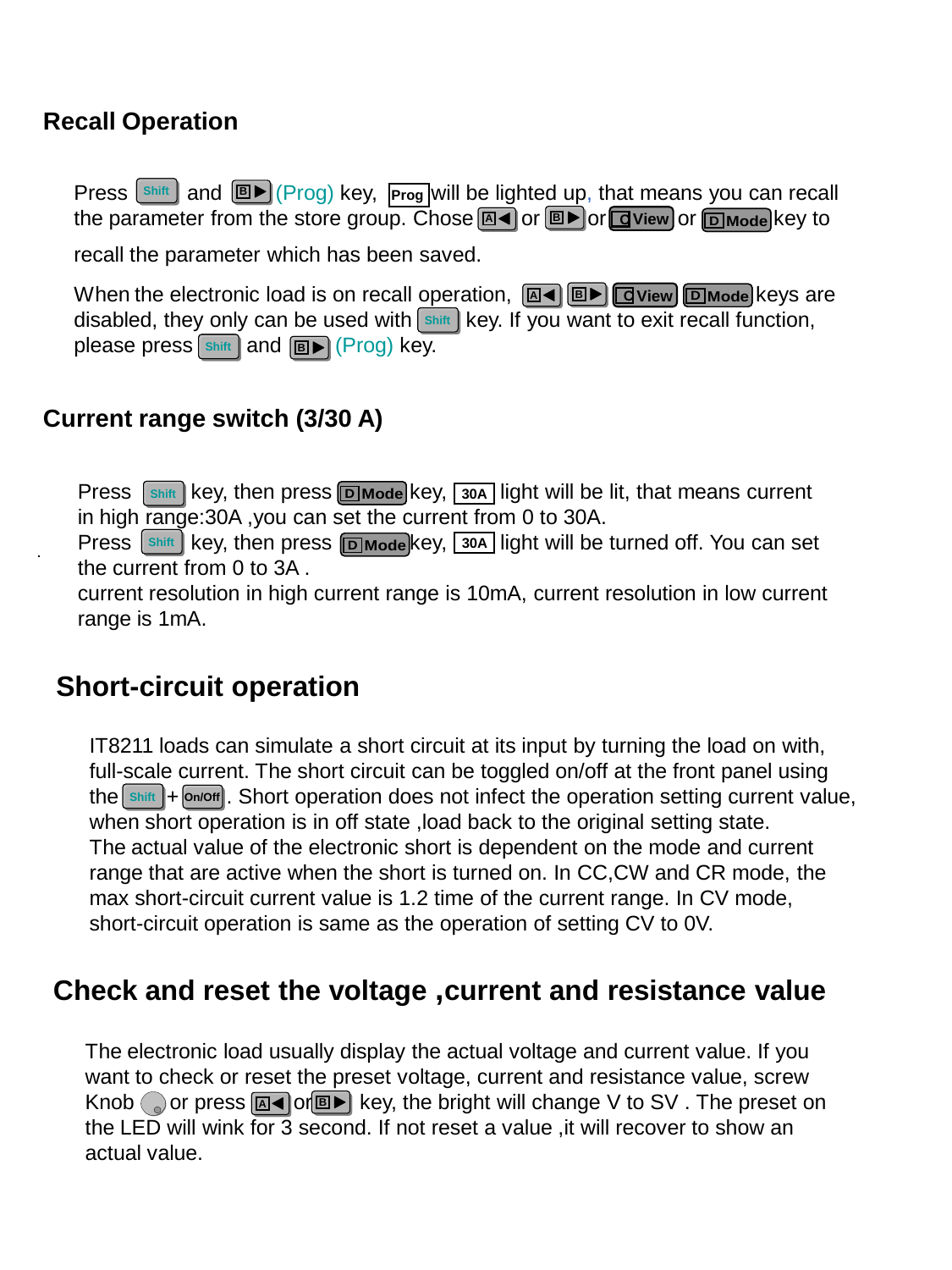#### **Trouble shooting hint**

If the input is disabled

1. check if the voltage or current preset value is zero, if so, please set the voltage or current value once again.

2. check if the OCP indicator is lit, if so, set OCP value properly.

#### **LIST function**

The function helps you test the features of power supply to be measured when with different load easily.

Power on IT8211 with pressing the key<sup>ne</sup> (Prog) at the same time. The normal function of all keys are forbidden, only list function are permitted.

**Press** shift and **C** view keys to enter the list edit menu:

STEP allow you to choose and edit the step you want, range: 0-99;

TYPE allow you to choose the working mode (1/2/3, which is corresponded to CC/CV/CR mode);

DATA allow you set the mode value, e.g. you set TYPE as 1(CC mode), so the value to be set here is current value;

DT is the delay time, range; 0.4S-25S;

HV set the up limit of the input voltage;

LV set the low limit of the input voltage;

HA set the up limit of the input current;

LA set the low limit of the input current.

The menu is set in cycle, enter the next step setting directly. Press strift **exit (the present step won't be saved ).**  $\overline{E}$  **View** to

**NOTE: the unit saves the list file in four group automatically: 0-24 steps in A key, 25- 49 steps in B key, 50-74 steps in C key, 75-99 steps in D key. Set the last step CC/0A if the total steps is less than 25. if you press A key, it will run from step 0, if you press B key, it will run from step 25, if you press C key, it will run from 50, if you press D key, it will run from step 75.**

Operation:

Press power on button + **BD** key to power on the unit and enter the LIST mode. **Press**  $\frac{\text{Shift}}{\text{ceil}}$  +  $\boxed{\text{C}}$  **View** to enter list edit menu.

Use the cursor keys  $[\text{A} \blacktriangleleft][\text{B} \blacktriangleright]$  and the Knob|  $\circ$  to set the step.

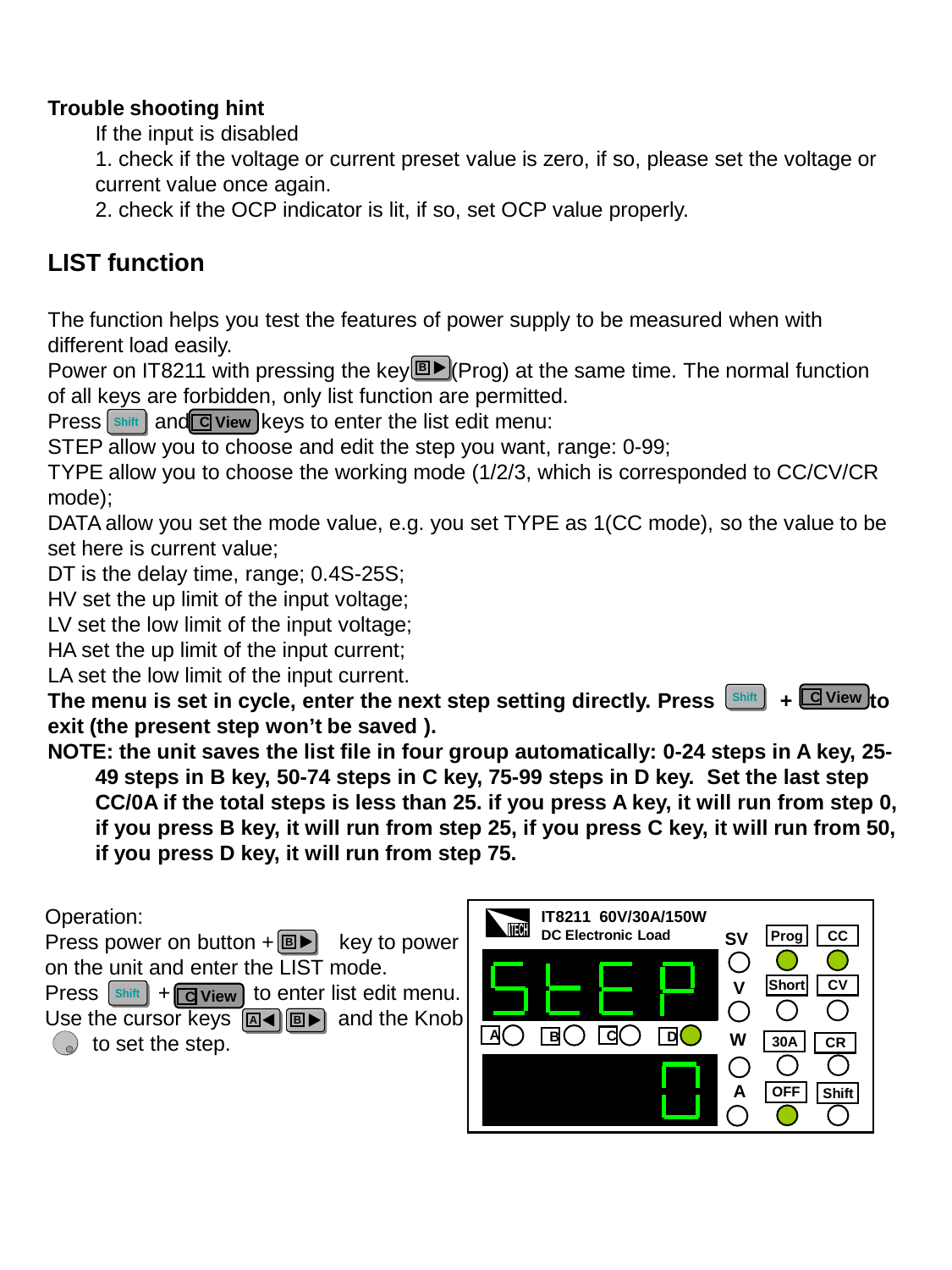2) Press **G** view key to enter TYPE setting. Use the knob to switch the working mode, CC mode, CV mode, CR mode.

Right figure set TYPE as CC mode.

3)Press **<u>C</u> view k**ey to enter DATA setting. Use cursor keys **A B B B** and the knob to set the mode value. Right figure set DATA as 1.000A

4)Press key to enter Delay Time **C View** setting, use cursor keys <u>[**A**◀</u> |B▶ and the knob  $\odot$  to set the delay time, the range of a single step is 0.4s to 25s. Right figure set the DT as 5s.

5)Press Lolview key to enter High Voltage

setting, use cursor keys <u>**⊠◀ ุ , , ,** and the</u> knob  $\odot$  to set the high limit of the input voltage. Right figure set the HV as 60.00V.



**AO BO GO GO** 

**SV SV**

**DC Electronic Load SV Prog CC** 

**ITECH**

**V**

**A**

◯

**W**

◯

**OFF Shift**

**30A CR**

◯

 $( )$ 

**Short CV**



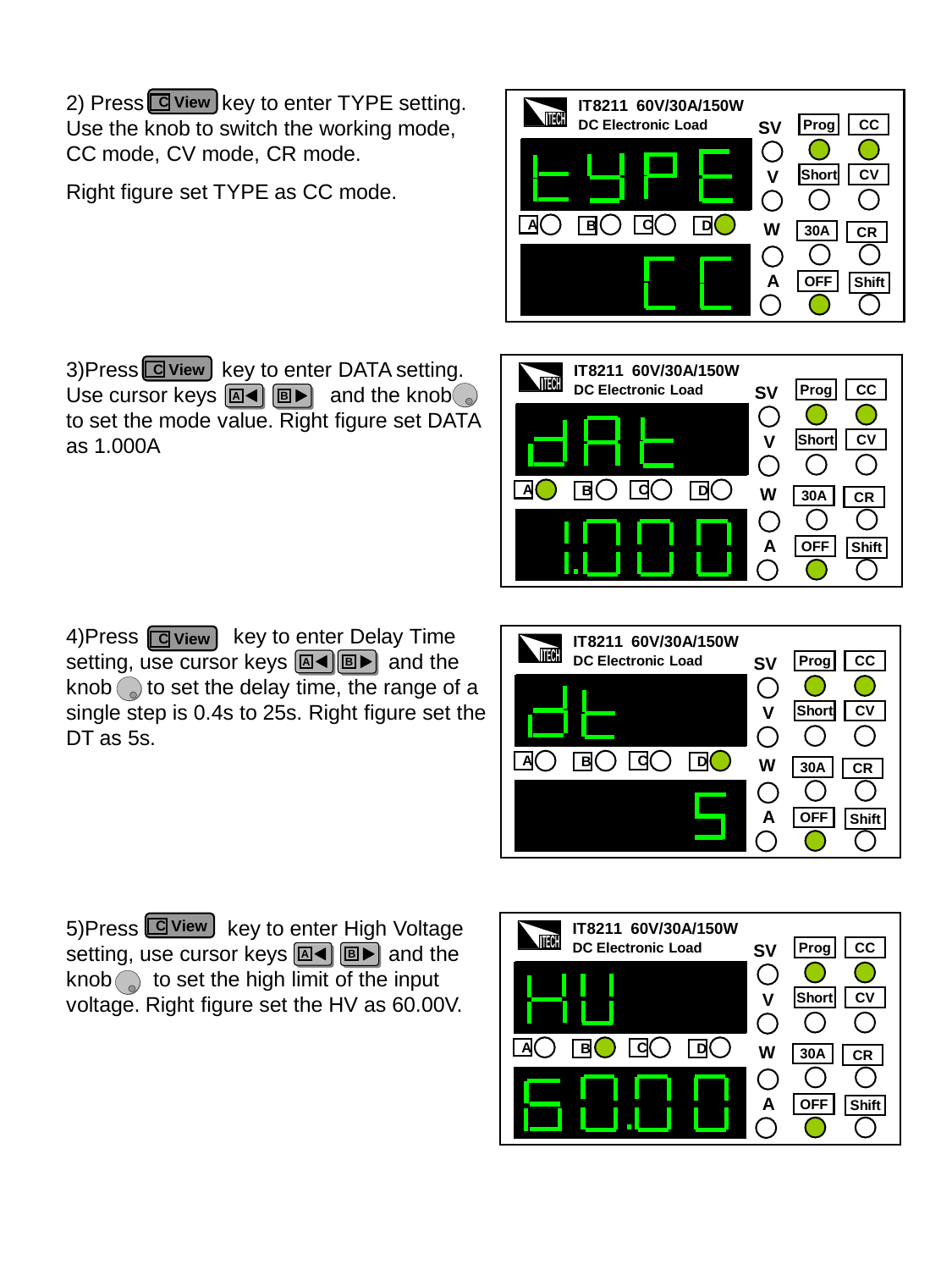6) Press**C Givew** key to enter Low Voltage setting. use cursor keys **<u>EI◀ </u>** B▶ and the knob  $\odot$  to set the low limit of the input voltage. Right figure set the Low Voltage as 0.00V.

7) Press **C** view key to enter High Current setting, use cursor keys **A B** B and the knob  $\odot$  to set the high limit of the input current. Right figure set the High Current as 30.00A.

8) Press **G** view key to enter Low Current setting, use cursor keys **<u>A</u>I B** BD and the knob  $\odot$  to set the low limit of the input current. Right figure set the Low Current as 0.00A.

9) Repeat step 1 settings, in turn set 5 steps: 1/2/2V/5S/60V/0V/30A/0A; 2/3/10Ω/5S/60V/0V/30A/0A; 3/1/2A/5S/60V/0V/30A/0A; 4/1/0A/5S/60V/0V/30A/0A (because the total steps is less than 25 steps, so the last step

should be CC/0A.)

10) Press **G** view key to finish the setting, and **press <b>C** view and  $\left[\frac{\text{Shift}}{\text{Shift}}\right]$  keys to exit the edit menu, the instrument will save the setting automatically.

Press  $|\mathbb{A} \cdot \mathbb{B}|$  key to run the list file. **A** 

NOTE: if the total steps is more than 25, e.g. 30 steps. press**l**⊠◀ key to run the previous 25 steps, press key to run the last 5 steps. **B**

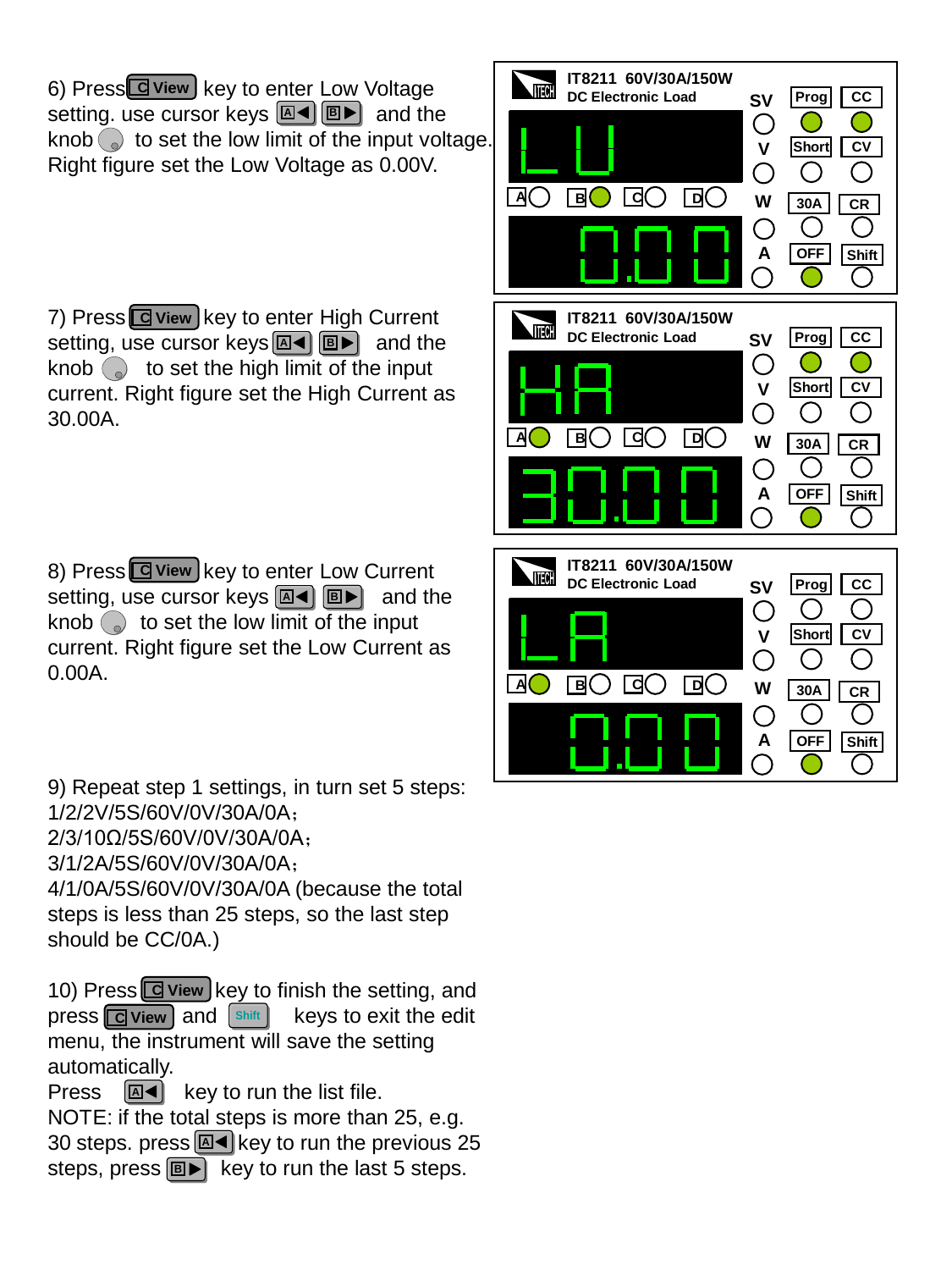11) When past the test successfully, the instrument display as normal; when fail to pass the test, the instrument will display as right figure, display wrong step, alarm 3 second and shut the input. Right figure show the condition the first step not pass.



#### **Step value for Cursor Position**

| <b>Cursor position</b>  | Voltage<br><b>Stepping values</b> | <b>Current</b><br><b>Stepping values</b> |                    | <b>Resistance</b><br>stepping values |                    |
|-------------------------|-----------------------------------|------------------------------------------|--------------------|--------------------------------------|--------------------|
| $\boxed{\mathsf{A}}$    | 10 <sub>V</sub>                   | Area                                     | Stepping<br>values | Area                                 | Stepping<br>values |
|                         |                                   | $0-3A$                                   | 1A                 | $0.1 - 10\Omega$                     | $1\Omega$          |
|                         |                                   |                                          |                    | $10-99\Omega$                        | $10\Omega$         |
|                         |                                   | $0-30A$                                  | 10A                | $100 - 999\Omega$                    | $100\Omega$        |
|                         |                                   |                                          |                    | $1000 - 4000\Omega$                  | $1000\Omega$       |
| $\boxed{\mathsf{B}}$    | 1 <sub>V</sub>                    | $0-3A$                                   | 0.1A               | $0.1 - 10\Omega$                     | $0.1\Omega$        |
|                         |                                   |                                          |                    | $10-99\Omega$                        | $1\Omega$          |
|                         |                                   | $0-30A$                                  | 1A                 | $100-999Ω$                           | $10\Omega$         |
|                         |                                   |                                          |                    | $1000 - 4000\Omega$                  | $100\Omega$        |
| $\overline{\mathbf{C}}$ | 0.1V                              | $0-3A$                                   | 0.01A              | $0.1 - 10\Omega$                     | $0.01\Omega$       |
|                         |                                   |                                          |                    | $10-99\Omega$                        | $0.1\Omega$        |
|                         |                                   | $0-30A$                                  | 0.1A               | $100 - 999\Omega$                    | $1\Omega$          |
|                         |                                   |                                          |                    | $1000 - 4000\Omega$                  | $10\Omega$         |
| $\boxed{\mathsf{D}}$    | 0.01V                             | $0-3A$                                   | 0.001A             | $0.1 - 10\Omega$                     | $0.001\Omega$      |
|                         |                                   |                                          |                    | $10-99\Omega$                        | $0.01\Omega$       |
|                         |                                   | $0-30A$                                  | 0.01A              | $100 - 999\Omega$                    | $0.1\Omega$        |
|                         |                                   |                                          |                    | $1000 - 4000\Omega$                  | $1\Omega$          |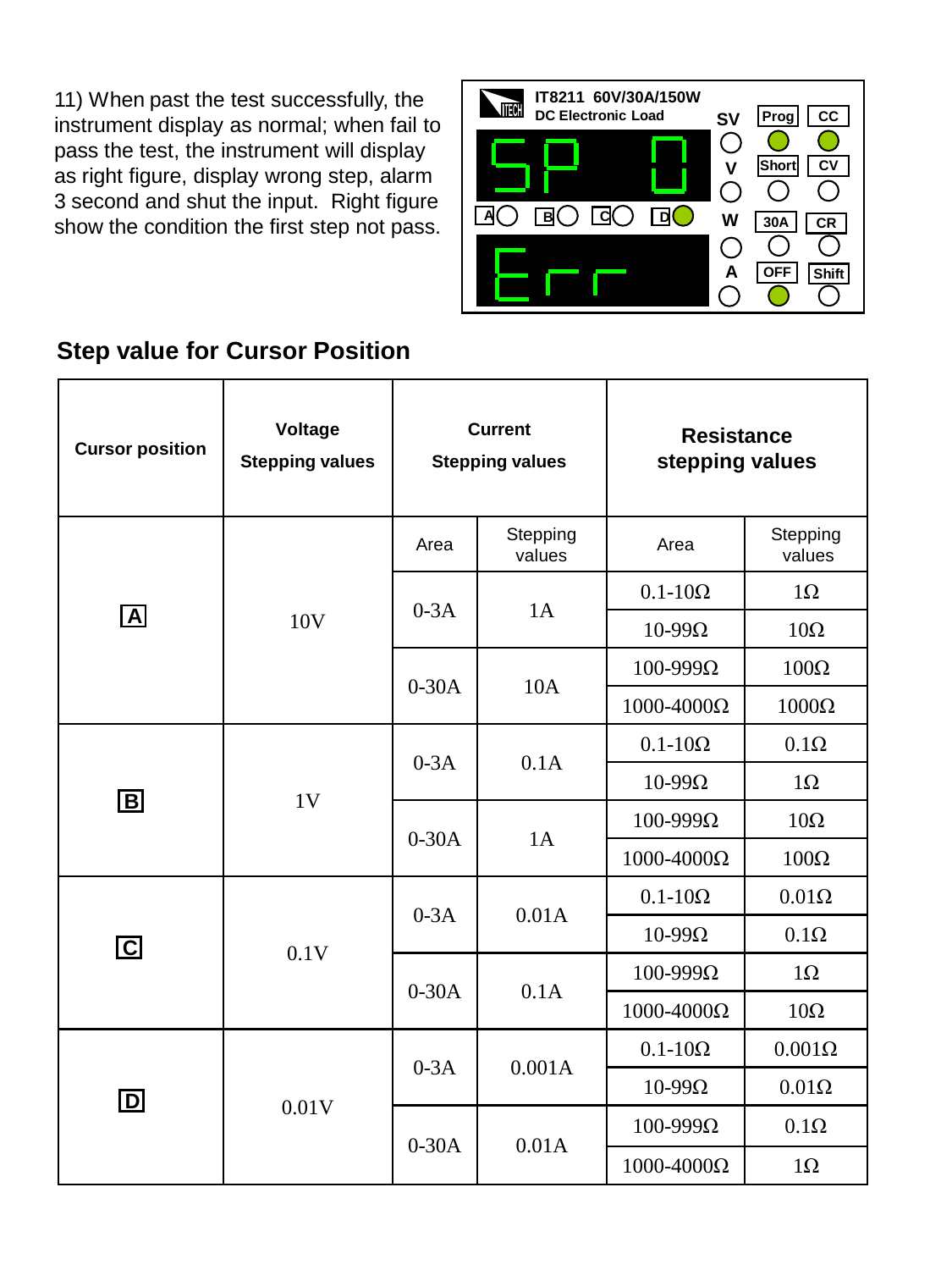# Technique parameter

| <b>Parameter</b>                                                                                        |                  | <b>IT8211</b>                |                   |  |
|---------------------------------------------------------------------------------------------------------|------------------|------------------------------|-------------------|--|
|                                                                                                         | Voltage          | $0 - 60V$                    |                   |  |
| Input ratings, $(0 - 40 \degree C)$                                                                     | Current          | $1mA \sim 30A$               |                   |  |
|                                                                                                         | Power            | 150W<br>$\ddot{\phantom{0}}$ |                   |  |
|                                                                                                         | Range            | Accuracy                     | Resolution        |  |
|                                                                                                         | $0 - 10V$        | $\pm (0.05\% + 0.1\%$ FS)    | 1mV               |  |
| <b>Load Regulation</b>                                                                                  | $0 - 60V$        | $\pm (0.05\% + 0.1\%$ FS)    | 10mV              |  |
|                                                                                                         | $0 - 3A$         | $\pm (0.1\% + 0.1\%$ FS)     | 1mA               |  |
|                                                                                                         | $0 - 30A$        | $\pm (0.1\% + 0.15\%$ FS)    | 10 <sub>m</sub> A |  |
| <b>CV Mode</b><br><b>Regulation</b>                                                                     | $0.1 - 60V$      | $\pm (0.05\% + 0.1\%$ FS)    | 10 <sub>m</sub> V |  |
| <b>CC Mode</b>                                                                                          | $0 - 3A$         | $\pm (0.1\% + 0.1\%$ FS)     | 1mA               |  |
| <b>Regulation</b>                                                                                       | $0 - 30A$        | $\pm (0.1\% + 0.15\%$ FS)    | 10 <sub>m</sub> A |  |
|                                                                                                         | $0.1 - 10\Omega$ | $\pm$ (1%+0.8%FS)            | $0.001\Omega$     |  |
| <b>CR Mode</b><br><b>Regulation</b>                                                                     | $10 - 99\Omega$  | $\pm$ (1%+0.8%FS)            | $0.01\Omega$      |  |
| (input voltage>= 10%full range,<br>input current >=10%full range)                                       | 100~999Ω         | $\pm$ (1%+0.8%FS)            | $0.1\Omega$       |  |
|                                                                                                         | $1K-4K\Omega$    | $\pm$ (1%+0.8%FS)            | $1\Omega$         |  |
| <b>Current</b>                                                                                          | $0 - 3A$         | $\pm (0.1\% + 0.1\%$ FS)     | 1mA               |  |
| <b>Measurement</b>                                                                                      | $0 - 30A$        | $\pm (0.1\% + 0.15\%$ FS)    | 10 <sub>m</sub> A |  |
| Voltage                                                                                                 | $0 - 10V$        | $\pm (0.05\% + 0.1\%$ FS)    | 1mV               |  |
| <b>Measurement</b>                                                                                      | $0 - 60V$        | $\pm (0.05\% + 0.1\%$ FS)    | 10mV              |  |
|                                                                                                         | $0 - 10W$        | $\pm$ (1%+0.5%FS)            | 1mW               |  |
| <b>Power</b><br><b>Measurement</b><br>(input voltage >=10%full range,<br>Input current >=10%full range) | 10~99W           | $\pm$ (1%+0.5%FS)            | 10mW              |  |
|                                                                                                         | 100~150W         | $\pm$ (1%+0.5%FS)            | 100mW             |  |
| Dimension (W*H*D)                                                                                       | 88*175*282 (mm)  |                              |                   |  |